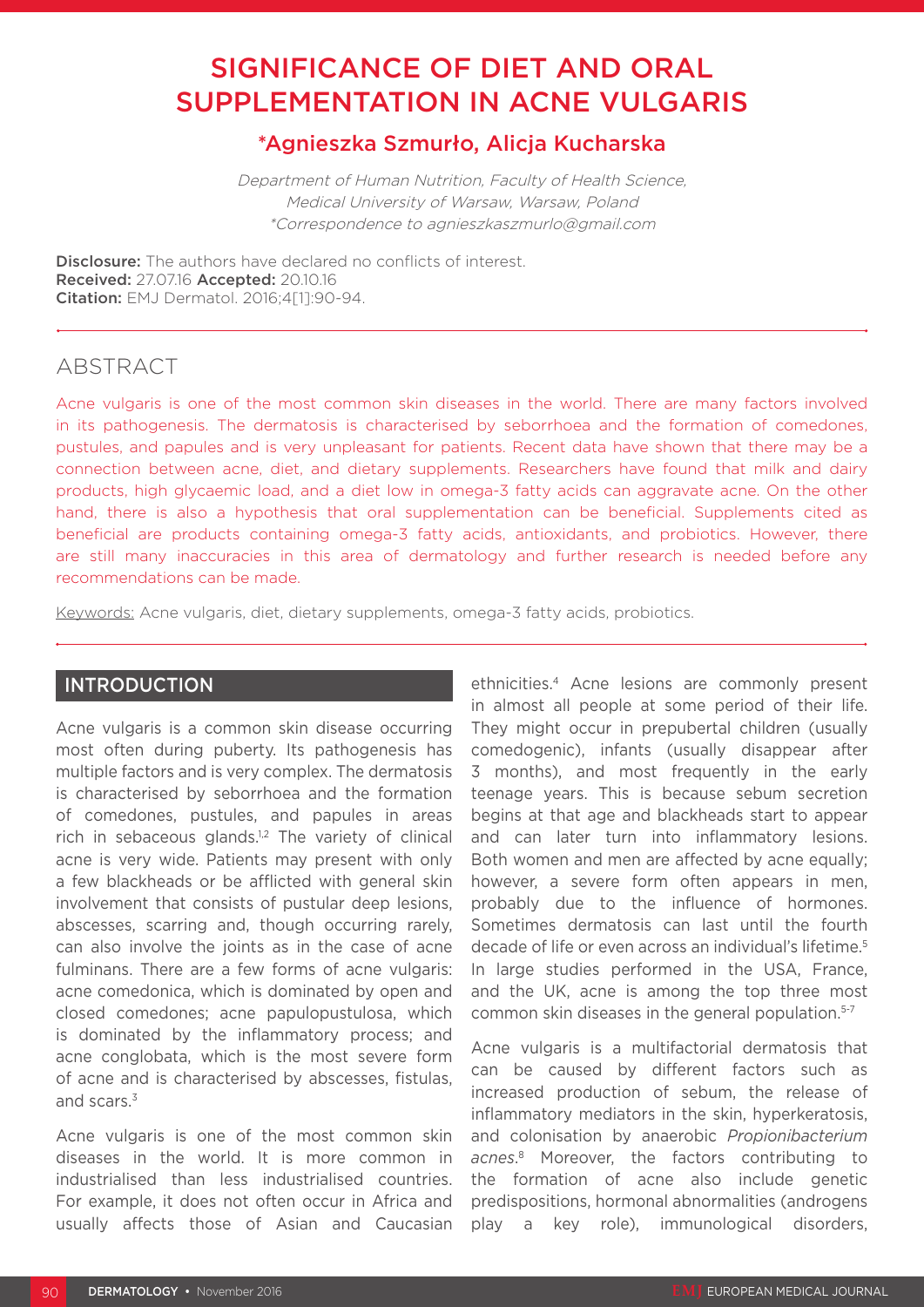psychological, environmental, and even iatrogenic factors.9,10 It is believed that diet may play a role in the pathogenesis of acne vulgaris and some products may have an effect on the course of this dermatosis. Furthermore, there are some data that show the beneficial effect of oral supplementation in supporting the treatment of acne vulgaris.<sup>11</sup>

## ACNE AND DIET

Studies on the influence of diet on acne vulgaris focus mainly on milk and dairy products, chocolate, glycaemic load of the diet, fatty acids, and antioxidants (zinc and vitamin A). It is thought that the comedogenic effects of milk and its products may be caused by their hormone content, which is produced by cows during pregnancy. Data show that the most comedogenic hormone is insulin-like growth factor 1 (IGF-1) which stimulates the pilosebaceous unit,<sup>12</sup> yet there is still no strong evidence that milk and dairy products aggravate acne. Also, chocolate has always been mentioned by patients as a factor that contributes to the exacerbation of acne but again there is a very limited amount of evidence that has confirmed its negative impact on the skin. $13$  The next diet factor believed to influence acne is glycaemic load and glycaemic index of the diet. Data show that consumption of high glycaemic index products may participate in the pathogenesis of dermatosis; this is because consumption of such products leads to hyperinsulinaemia and insulin resistance. This in turn stimulates the secretion of androgens and causes an increased production of sebum.13,14 Furthermore, hyperinsulinaemia affects the level of circulating IGF-1, directly affecting acne aggravation. There is a strong connection between a high glycaemic load diet and acne aggravation.15-17 Whereas the association between insulin resistance is well known in females, especially those with polycystic ovary syndrome, this association has been poorly investigated in males and needs further research.18 Dietary acids, especially the ratio of omega-6 to omega-3 fatty acids, are factors considered important due to their modulation of inflammatory mechanisms and antioxidants such as zinc and vitamin A, acting as anti-inflammatory factors by reducing the level of reactive oxygen species (ROS) that can be increased in acne patients.19,20 This connection will be further described forthwith.

## ACNE AND ORAL SUPPLEMENTATION

### Omega-3 Fatty Acids

The idea of the beneficial effects of oral fatty acids supplementation on acne vulgaris originated from old epidemiological studies in which researchers found that populations consuming a diet rich in fish had significantly lower acne occurrence. This is supported by the fact that acne vulgaris is more common in Western countries.

Leukotriene B4 (LTB4) is a substance that regulates sebum production. Omega-3 fatty acids, and particularly eicosapentaenoic acid (EPA) derived from fish oils and γ-linolenic acid (GLA) derived from borage oil, inhibit the conversion of arachidonic acid into LTB4. Every pilosebaceous unit can produce pro-inflammatory substances, including LTB4, using substances that come from the decomposition of fat originating from the diet. Fish oil, especially EPA, can inhibit production of LTB4 and prevent inflammatory processes.<sup>17,19</sup> Omega-3 fatty acids can also lower IGF-1 levels. Furthermore, it has been shown that omega-3 fatty acid supplementation suppresses the production of tumour necrosis factor-α and interleukin-Iβ in healthy individuals. This all suggests that they may have a beneficial effect in the treatment of acne.<sup>20,21</sup>

Oral supplementation seems to be beneficial. A small study of five patients published in 2008 showed a reduced number of acne lesions among patients who consumed dietary supplements based on omega-3 fatty acids (which consisted of: EPA, selenium, zinc, and chromium). A study conducted by Rubin et al.<sup>19</sup> in Beverly Hills (Lasky Skin Center, California, USA) which examined the effect of a supplement containing EPA and antioxidants on five patients with mild-to-moderate acne for 2 months also demonstrated positive results. Inflammatory acne lesion count was significantly reduced in all patients. Moreover, Khayef et al.<sup>21</sup> examined healthy males with diagnosed mild-to-severe acne vulgaris. Patients were given three capsules of fish oil daily (930 mg EPA, 720 mg docosahexaenoic acid, and 174 mg docosapentaenoic acid each day) for 12 weeks. After the period of study researchers found improvement in 62% of patients.<sup>19,21</sup> Costa et al.<sup>22</sup> investigated the effects of oral fatty acids supplementation in acne patients. Patients were treated with antibiotics (lymecycline) (300 mg per day) and oral supplements (540 mg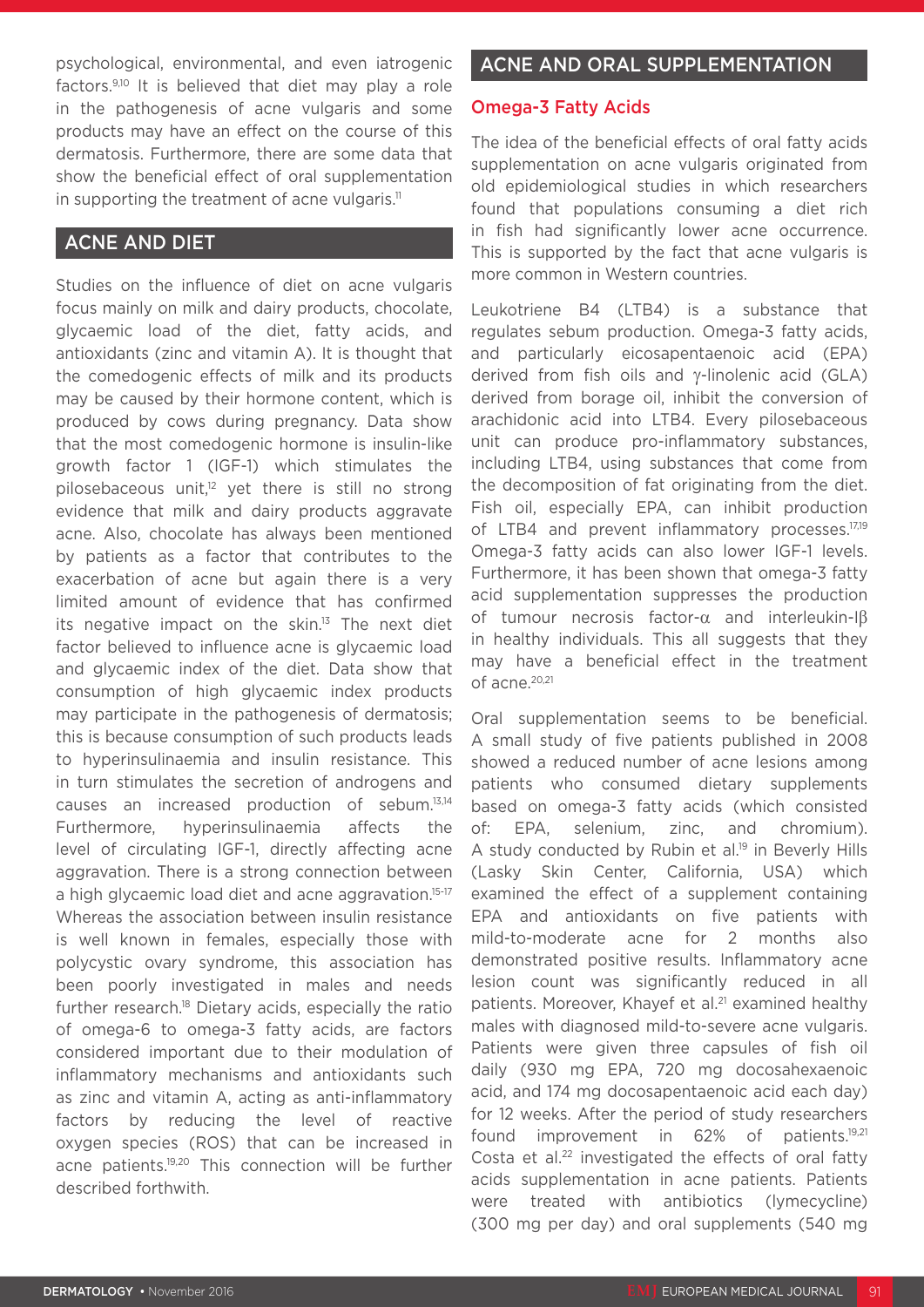of GLA, 1,200 mg of linoleic acid, and 510 mg of oleic acid per day). The whole course of therapy lasted 90 days. After the period of study researchers found that there were changes in patients' sebum composition, information that may be helpful in acne therapy.

GLA is commonly used in therapy for atopic dermatitis (AD), but its anti-inflammatory effects allowed researchers to conclude that it might also be helpful in acne therapy. Jung et al.<sup>23</sup> conducted a randomised double-blind prospective study of 45 acne patients. They were not pharmacologically treated for acne during the period of study. Researchers created three groups, and each group was given either omega-3 fatty acids (1,000 mg EPA and 1,000 mg docosahexaenoic acid daily), GLA (1,000 mg borage oil consisting 200 mg GLA daily), or placebo. The study lasted 10 weeks. At follow-up both the group taking omega-3 and the group taking GLA showed significant improvement compared with the placebo group. Although there are no specific recommendations for omega-3 fatty acid supplementation in acne vulgaris, there is strong evidence that it might reduce acne lesions; obtaining omega-3 fatty acid from a variety of dietary sources may be beneficial.

#### Antioxidants

Several emerging studies have shown that acne patients may be under increased local and systemic oxidative stress and have lowered blood levels of various antioxidant and anti-inflammatory nutrients.24 This leads to higher levels of ROS produced by neutrophils. ROS participate in the inflammatory progression of acne. Normally they are removed by cellular antioxidants such as glucose-6 phosphate dehydrogenase and catalase. However, both enzymes are present in small quantities in patients with acne. It is therefore suggested that oxidative stress may be implicated in the origin of acne and that antioxidant supplements may be valuable adjuvants in acne treatment.<sup>20</sup>

For example, El-Akawi et al.<sup>25</sup> found lower levels of vitamins A and E among 200 age-matched acne patients compared with controls in a study conducted in 2006. They also found a correlation between serum levels of these vitamins and severity of acne. Furthermore, since selenium-dependent glutathione peroxidase enzyme activity is low in acne patients, it has been theorised that selenium would be of value. Indeed, low levels of blood

selenium have been documented in acne patients. One study examined the effect of daily supplementation of selenium (400 mcg) and vitamin E (20 mg) for 12 weeks in acne. This combination led to improvements, especially in patients with low baseline glutathione peroxidase activity. Various studies over the last three decades have also shown that zinc levels are lower in acne patients than in controls and that oral and topical administration of zinc may be of therapeutic value. Another antioxidant that seems to be helpful in acne is the epigallocatechin-3-gallate polyphenol from green tea. It is believed that due to its well documented anti-inflammatory and antioxidant activity it can help acne patients. However, epigallocatechin-3-gallate has mainly been topically administered.<sup>19</sup> A study on hamsters has shown that catechins found in green tea inhibit sebum production<sup>26</sup> and that nobiletin, a flavonoid with antioxidant properties (found in the juice of *Citrus depressa*, popular in China and Japan) inhibits lipogenesis and proliferation of sebocytes and sebum production.<sup>27</sup> Resveratrol, a phytoalexin found in the skins of red grapes, red wine, peanuts, and mulberries may be another promising antioxidant therapy for acne. *In vitro*, it has been shown to have bactericidal activity against *P. acnes* and plays an important role in the pathogenesis of acne.<sup>28</sup>

One common acne therapy is oral isotretinoin administration. It is also well known to be associated with side effects such as dry skin, erythema, and desquamation. Fabbrocini et al.<sup>29</sup> investigated the effects of oral supplementation on reducing these side symptoms. Patients were given a supplement based on GLA, vitamin E, vitamin C, beta-carotene, coenzyme Q10, and *Vitis vitifera* twice a day. Patients treated with a dietary supplement and isotretinoin had fewer side effects than patients given only isotretinoin. Moreover, the group treated with supplements showed greater adherence to therapy.29

The studies mentioned above give credence to the theory of the positive role of antioxidants in acne therapy, but the effects of these substances over the course of this disease are not yet fully explored and are worth investigating.

#### **Probiotics**

The medical use of probiotics and prebiotics has become very common over the last few years. They act as immune modulators and have been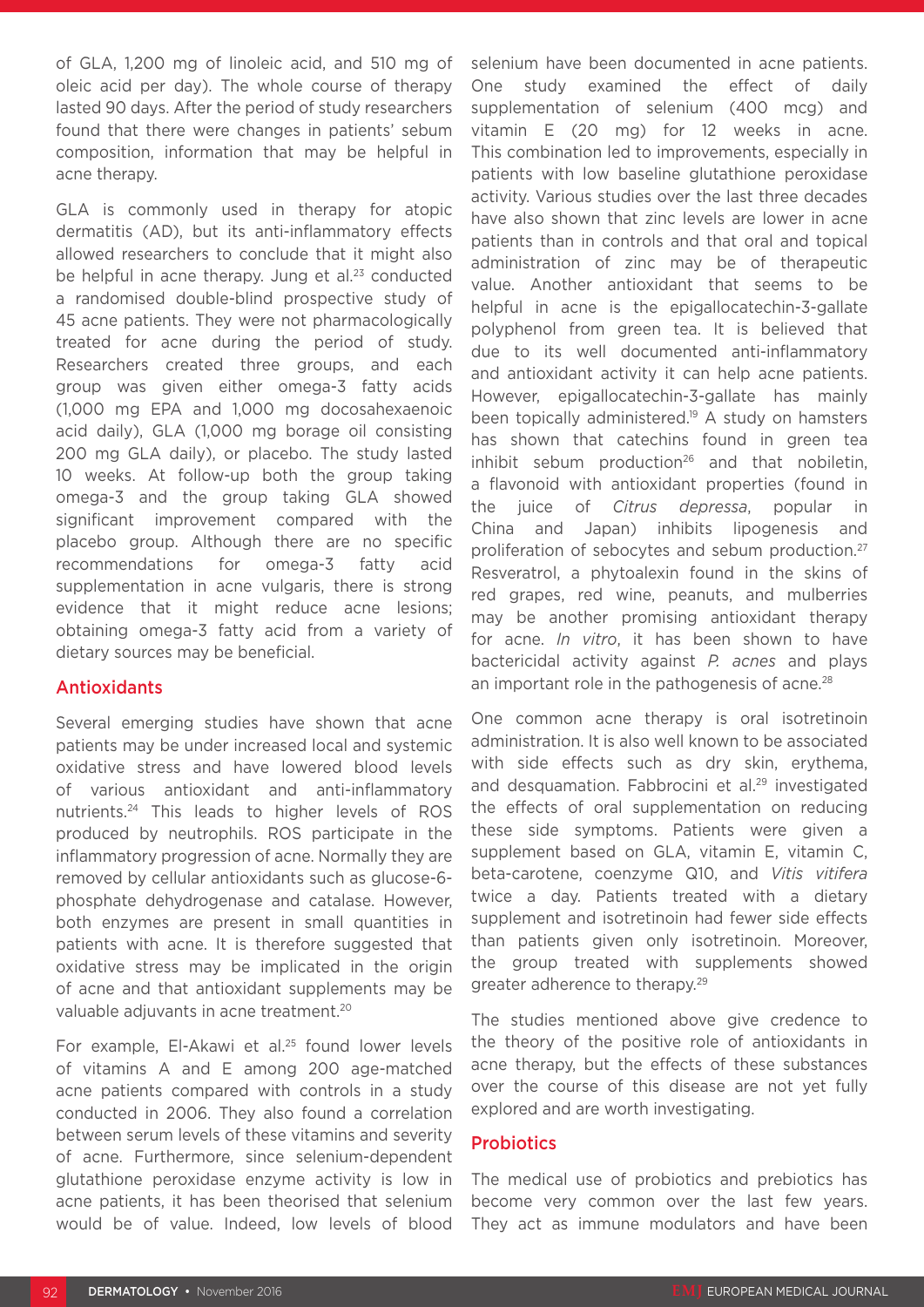used in inflammatory skin conditions (mainly AD). Their role in acne however is not yet fully explored.

Probiotics are live micro-organisms that, when orally administered, may confer a health benefit on the host. They have been widely reported to be helpful in gastrointestinal disorders. The most commonly used probiotics are lactobacilli, bifidobacterium, and enterococci. Prebiotics on the other hand are non-digestible carbohydrates that stimulate the growth of probiotic bacteria in the intestine. The most common prebiotics are indigestible oligosaccharides.

The pathophysiology of acne involves excess sebum production, follicular hyperkeratinisation, *P. acnes* hypercolonisation, and inflammation, all of which can be increased with stress. Furthermore, they can alter the intestinal lining by encouraging bacterial overgrowth, stagnating intestinal transit time, and thereby compromising the intestinal barrier. The composition of intestinal microflora may also be disrupted by antibiotic therapies commonly used in acne, contributing to the fact that 54% of acne vulgaris patients have marked alterations of intestinal microflora and leading to the suggestion that oral probiotic and/or prebiotic supplementation may be helpful in acne treatment.<sup>30</sup>

One of the potential benefits that systemic probiotics supplementation may offer is the reduction of inflammation in acne. This is probably caused by the downregulation of gene expression related to the release of inflammatory cytokines and the recruitment of pathogenic CD8 T cells while activating regulatory T cells. Probiotics may also decrease sebum content leading to lower follicular colonisation by *P. acnes* and therefore decreased inflammation.30

A study conducted by Siver<sup>31</sup> showed an 80% clinical improvement in acne patients after oral supplementation of *Lactobacillus acidophilus* and *Lactobacillus bulgaricus*. 31 Another study (N=36) conducted by Kim et al.<sup>32</sup> showed statistically significant improvement in inflammatory lesion count, total lesion count, and clinical grade of acne after daily consumption of Lactobacillus for 12 weeks compared to fermented milk (placebo) consumption.32 Although probiotic supplementation appears to be helpful in acne treatment, the connection between its supplements and acne occurrence still requires further research.

#### CONCLUSIONS

Acne vulgaris is a common skin disease and its symptoms are unpleasant for patients. Recent data show that oral supplements may be beneficial and can lead to decreased severity of the dermatosis. Most studies indicate that substances such as omega-3 fatty acids, antioxidants, and probiotics may help acne patients. However, this topic needs further research before any recommendations can be made.

#### REFERENCES

1. Webster GF, Rawlings AV. Trądzik. Diagnostyka i Leczenie (2009). Lublin: Czelej.

2. Lucky AW et al. Acne vulgaris in early adolescent boys. Correlations with pubertal maturation and age. Arch Dermatol. 1991;127(2):210-6.

3. Burgdorf W et al. (eds.), Braun-Falco's Dermatology (1991), Berlin: Springer-Verlag Berlin Heidelberg.

4. Lynn DD et al. The epidemiology of acne vulgaris in late adolescence. Adolesc Health Med Ther. 2016;7:13-25.

5. Bhate K, Williams HC. Epidemiology of acne vulgaris. Br J Dermatol. 2013; 168(3):474-85.

6. Wolkenstein P et al. French people and skin diseases: results of a survey using a representative sample. Arch Dermatol. 2003;139(12):1614-9.

7. Johnson MT, Roberts J. Skin conditions

and related need for medical care among persons 1-74 years. United States, 1971- 1974. Vital Health Stat 11. 1978;(212): i-v,1-72.

8. Bergler-Czop B, Brzezińska-Wcisło L. Pro-inflammatory cytokines in patients with various kinds of acne treated with isotretinoin. Postep Derm Alergol. 2014;31(1):21-8.

9. Biegalska J, Żaba R. Trądzik Pospolity. Przeg Lek. 2004;6:34-60.

10. Jakubowicz O et al. Trądzik pospolity – etiopatogeneza, obraz kliniczny i leczenie. Postep Derm Alergol 2012;29(Suppl2): S42-S9.

11. Szyszkowska B et al. The influence of selected ingredients of dietary supplements on skin condition. Postep Derm Alergol. 2014;31(3):174-81.

12. Danby FW. Acne and milk, the diet myth, and beyond. J Am Acad Dermatol.

#### 2005;52(2):360-2.

13. Costa A et al. Acne and diet: truth or myth? An Bras Dermatol. 2010;85(3): 346-53.

14. Emiroğlu N et al. Insulin resistance in severe acne vulgaris. Postep Derm Alergol. 2015;32(4):281-5.

15. Adebamawo CA et al. High school dietary dairy intake and teenage acne. J Am Acad Dermatol. 2005;52(2):207-14.

16. Adebamowo CA et al. Milk consumption and acne in teenaged boys. J Am Acad Dermatol. 2008;58(5):787-93.

17. Wolf R et al. Acne and diet. Clin Dermatol. 2004;22(5):387-93.

18. Fabbrocini G et al. Low glycaemic diet and metformin therapy: a new approach in male subjects with acne resistant to common treatments. Clin Exp Dermatol. 2016;41(1):38-42.

19. Rubin MG et al. Acne vulgaris, mental